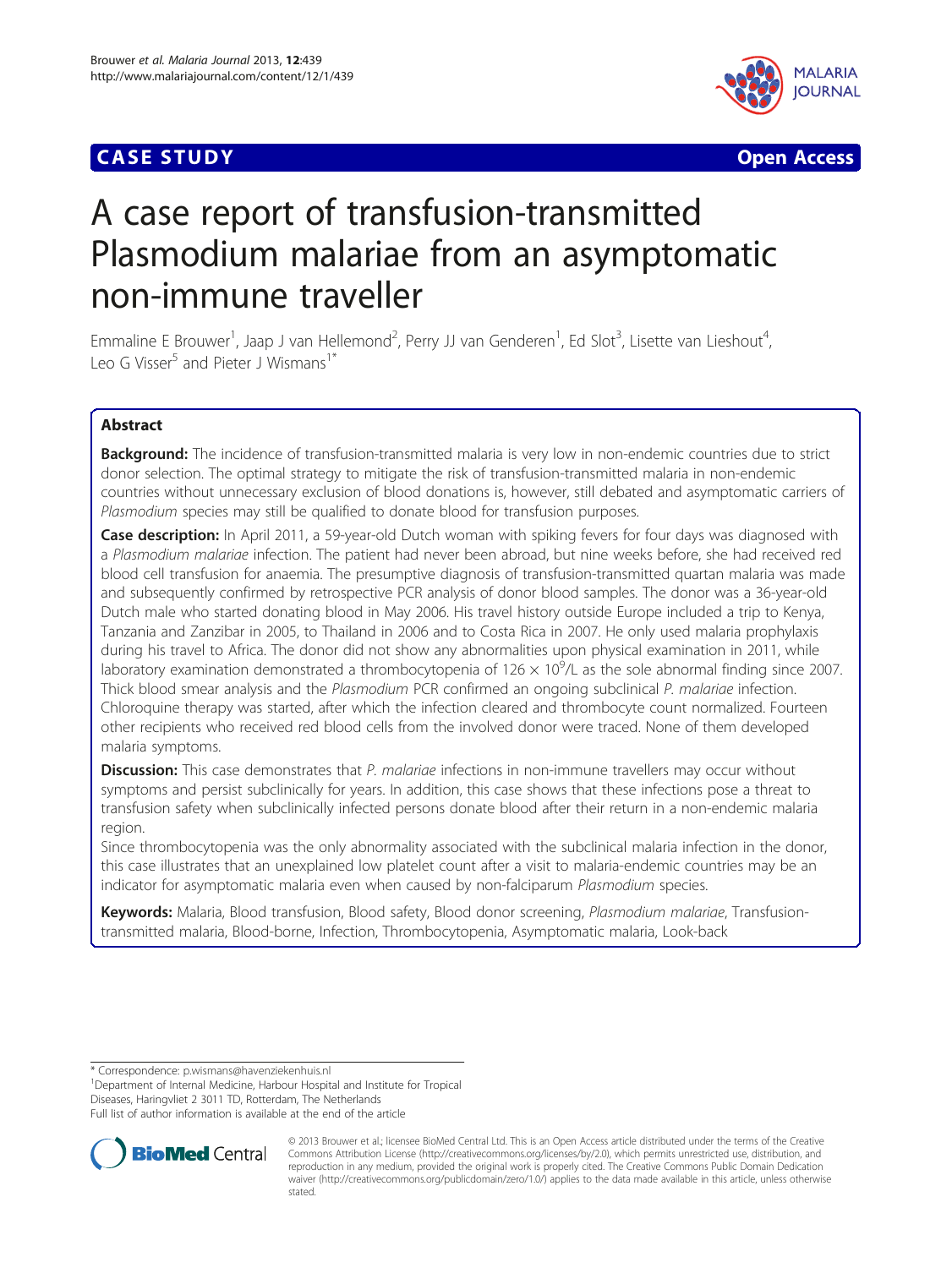## Background

Transfusion-transmitted malaria (TTM) was first de-scribed in 1911 [\[1](#page-5-0)]. The most recent publication on global incidence of TTM, based on data from 1911 to 1979 [[2\]](#page-5-0), suggests that the incidence of TTM is about 145 reported cases per year, mostly confined to endemic countries. The relatively high likelihood of TTM via donor blood in sub-Saharan African countries is illustrated by a median prevalence of malaria, determined by microscopic evaluation of thick blood smears, of 10.2% (range: 0.7% in Kenya to 55% in Nigeria) in donor blood samples [\[3](#page-5-0)]. In endemic countries differentiating cases of TTM from natural infections is a challenge as malaria, occurring post-transfusion, can be the result of either a natural infection or transfusion-transmitted. Hence, the number of TTM in endemic countries is unquestionably under-reported. In striking contrast, in non-endemic countries the incidence of TTM is low, due to strict donor selection. Three cases were reported in Canada between 1994 and 1999 [[4\]](#page-5-0), 14 in the USA between 1990 and 1999 [\[5](#page-5-0)] and two in the UK since 1996 [\[6](#page-5-0)]. In the past decade, two cases were reported from other European countries, both with fatal consequences for the recipient [[7](#page-5-0),[8](#page-5-0)].

The optimal strategy to minimize the risk of TTM in non-endemic countries without unnecessary exclusion of blood donations is still a matter of debate. Reesink and colleagues provided an excellent overview of current strategies in a number of (mainly European) nonendemic countries [\[9,10](#page-5-0)]. In short, most countries apply a strict donor deferral system based on travel history. However, this strategy is not optimal because many healthy donors are deferred unnecessarily, leading to donation loss, and lengthy deferrals may discourage donors to return at all [\[1](#page-5-0)]. Despite these strict donor deferral systems, some asymptomatic carriers of Plasmodium spp. may still be accepted for blood donation, and therefore the possibility of TTM is not completely excluded ([\[11,12\]](#page-5-0) and this case report).

Potential donor exposure to acquisition of malaria parasites is an increasing problem due to the substantial rise in global travelling and immigration. Therefore, it is more challenging than ever to ensure that the blood supply in non-endemic areas is devoid of potential malaria infections. Donor selection measures, such as geographical-risk questions in order to identify the donors at risk and to temporarily defer them, have been implemented by the blood bank community. In addition, some blood transfusion services in non-endemic areas implemented laboratory testing for shortened deferrals and/or to further reduce the risk of TTM. Donors can be tested by thick blood smear examination, malarial antibody testing and Plasmodium DNA detection by PCR [\[1](#page-5-0),[13,14](#page-5-0)]. It is widely accepted that none of these strategies is perfect, due to either lack of test sensitivity or unfavorable cost efficiency. The optimal approach for a given location will vary according to the background level of malaria risk faced by the donor and recipient population, in combination with the resources available.

## Case presentation

A case is presented of transfusion-transmitted Plasmodium malariae infection from a long-term asymptomatic, non-immune traveller who had not experienced any clinical malaria before.

## The recipient

A 59-year-old Dutch woman was seen at the outpatient clinic of the Leiden University Medical Centre (LUMC) on April 14<sup>th</sup> 2011, because of spiking fevers for four days. Two months before, on February  $14<sup>th</sup>$ , she underwent coronary-artery bypass surgery because of symptomatic coronary artery disease (Table [1](#page-2-0)). She had been feeling tired and nauseous and suffered from a nonproductive cough and chest pain on deep inspiration since. She presented with daily fevers up to 38.8°C accompanied by chills, headache, nausea, and night sweats. Upon physical examination no abnormalities were found. Laboratory tests revealed leukocytopaenia (3.6 ×  $10^9$ /L) and thrombocytopenia (71 ×  $10^9$ /L). In the peripheral blood smear malaria parasites were seen which were subsequently identified as P. malariae by morphology and PCR. The parasitaemia was 2%. The patient was treated with chloroquine (25 mg/kg) and recovered completely.

The patient had never been abroad, neither had she recently been near an international airport. During her admission in February 2011, she had received one unit of packed red blood cells immediately after surgery. Hence, the presumptive diagnosis of transfusiontransmitted quartan malaria was made.

## The donor

The Dutch blood bank was notified immediately about the presumptive diagnosis of TTM, after which the involved donor was informed and donation records were retrieved. Stored plasma from the involved donation as well as subsequent collected blood was examined for malaria (Tables [1](#page-2-0) and [2\)](#page-3-0). Thin and thick blood smears were negative, but immune fluorescence assay (IFA) was weakly positive and the sensitive Plasmodium-specific semi-quantitative real-time PCR showed a weak, though positive signal for P. malariae (Ct-value 38), confirming the persistent, asymptomatic P. malariae infection in the donor (Table [2](#page-3-0)).

The blood donor was then referred to the Rotterdam Harbour Hospital in August 2011. The donor was a 36 year-old Dutch male without relevant medical history. In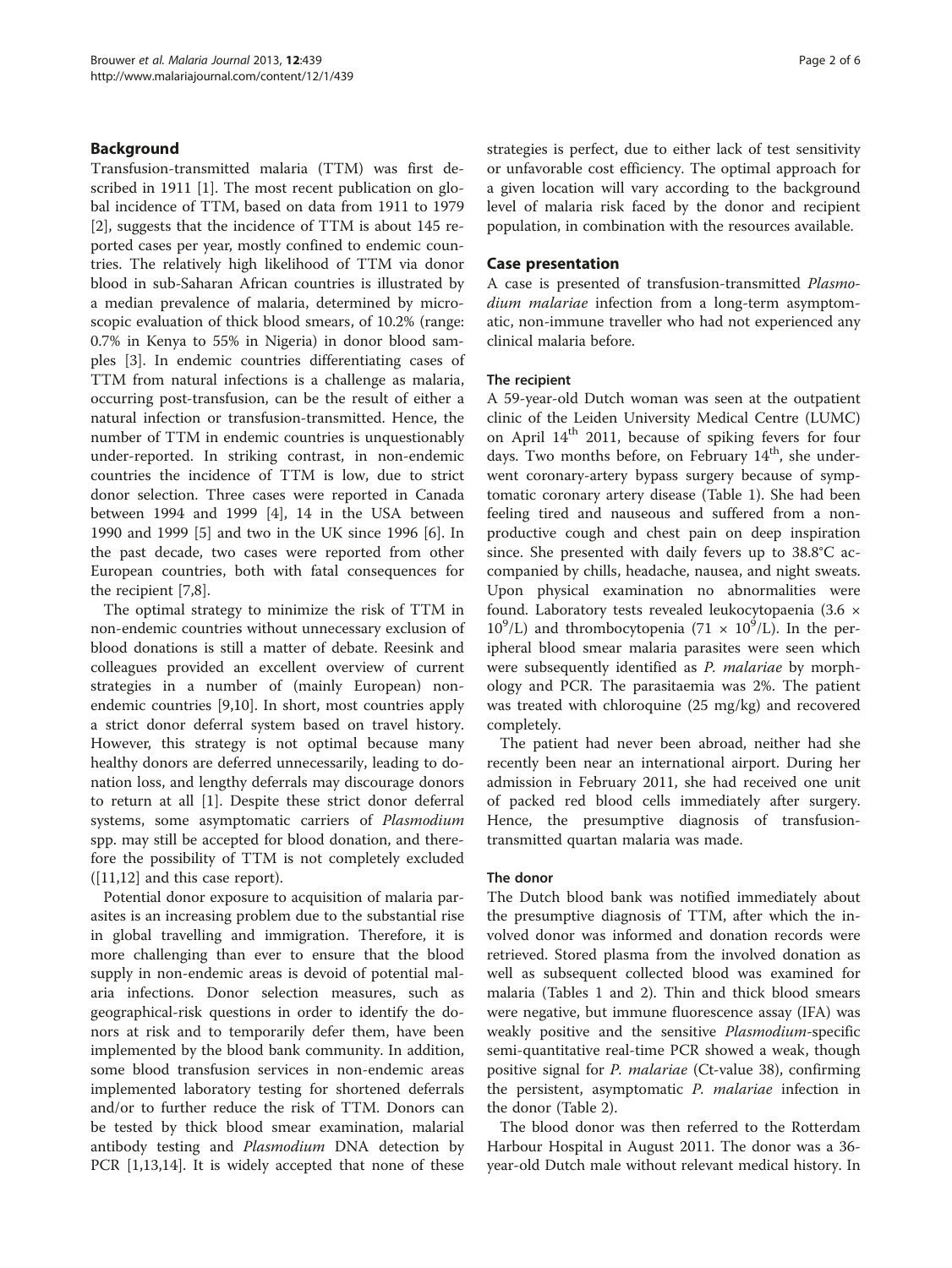<span id="page-2-0"></span>Table 1 Overview of most relevant events

| Date             | Donor/Recipient | Event                                                                                                |  |
|------------------|-----------------|------------------------------------------------------------------------------------------------------|--|
| August 2005      | Donor           | Visit to Kenya, Tanzania and Zanzibar                                                                |  |
| 3 April 2006     | Donor           | First visit to blood bank for examination and giving blood samples for testing                       |  |
| 4 May 2006       | Donor           | Blood donation #1                                                                                    |  |
| 2 August 2006    | Donor           | Blood donation #2                                                                                    |  |
| Aug - Sept 2006  | Donor           | Visit to Thailand (only to low risk areas for malaria, no precautions required)                      |  |
| 9 November 2006  | Donor           | Blood donation #3                                                                                    |  |
| 27 February 2007 | Donor           | Blood donation #4 at a thrombocyte count of $141 \times 10^9$ /L                                     |  |
| 22 May 2007      | Donor           | Blood donation #5 at a thrombocyte count of $94 \times 10^9$ /L                                      |  |
| 29 May 2007      | Donor           | Informed about thrombocytopenia; referred to GP                                                      |  |
| 14 August 2007   | Donor           | Blood donation #6                                                                                    |  |
| September 2007   | Donor           | Visit to Costa Rica                                                                                  |  |
| 26 May 2008      | Donor           | Blood donation #7                                                                                    |  |
| 25 August 2008   | Donor           | Blood donation #8                                                                                    |  |
| 17 November 2008 | Donor           | Blood donation #9                                                                                    |  |
| 11 February 2009 | Donor           | Blood donation #10                                                                                   |  |
| 8 June 2009      | Donor           | Blood donation #11                                                                                   |  |
| 3 December 2009  | Donor           | Blood donation #12                                                                                   |  |
| 1 March 2010     | Donor           | Blood donation #13                                                                                   |  |
| 10 May 2010      | Donor           | Blood donation #14                                                                                   |  |
| 9 February 2011  | Donor           | Blood donation #15                                                                                   |  |
| 14 February 2011 | Recipient       | Coronary-artery bypass surgery and transfusion of red blood cell concentrate from blood donation #15 |  |
| 14 April 2011    | Recipient       | Diagnosis P. malariae infection                                                                      |  |
| 14 April 2011    | Donor           | Informed about post-transfusion malaria infection in recipient                                       |  |
| 7 June 2011      | Donor           | Blood collection for malaria tests                                                                   |  |
| 23 June 2011     | Donor           | First laboratory evidence for subclinical P. malariae infection in specimen collected on 7 June 2011 |  |
| 17 August 2011   | Donor           | First visit to Harbour hospital and initial examination                                              |  |
| 8 November 2011  | Donor           | Second visit to Harbour hospital; confirmation of on-going, subclinical P. malariae infection        |  |
| 10 November 2011 | Donor           | Start oral chloroquine treatment                                                                     |  |

particular, he did not have any complaints of fever or chills in the past five years, nor did he take any medication. The donor had a secretarial job and lived about 50 km from the nearest international airport. He started donating blood in May 2006 and had given 15 whole blood donations until 2011 (Table 1). His travel history outside Europe included a trip to Kenya, Tanzania and Zanzibar in 2005, for which he had used atovaquone/ proguanil as malaria prophylaxis. In 2006 and 2007 he visited Thailand and Costa Rica, respectively. On both occasions he did not use malaria chemoprophylaxis. According to the donor, he only stayed in low risk areas for malaria in Thailand. Therefore, the donor was only deferred from blood donations for six months following his visit to Africa and Costa Rica, according to the European Union directive (Figure [1](#page-4-0)) [[15](#page-5-0)].

Physical examination showed no abnormalities and the spleen was not enlarged (11.5 cm) on abdominal ultrasound

examination. Laboratory examination demonstrated a thrombocytopenia of  $126 \times 10^9$ /L, hemoglobin 9.6 mmol/L, leucocyte count of  $4.1 \times 10^9$ /L and lactate dehydrogenase (LDH) 163 U/L. Standard malaria diagnostics by a malaria rapid test, thin and thick blood smears as well as quantitative buffy coat (QBC) analysis were negative. However, upon his second visit in November 2011, a single malaria parasite was detected after meticulous investigations of over five thick and five thin blood smears (Figure [2\)](#page-4-0). A subsequently ordered *Plasmodium-specific* semi-quantitative real-time PCR was positive for P. malariae (Ct-value 37), confirming an ongoing subclinical *P. malariae* infection. The high Ct-values (37-38) observed in the subsequent blood specimens of the donor are close to the detection level of these tests and correspond to extremely low parasite numbers in the order of 1-100 parasites per mL.

Plasma and thrombocytes from the donor were never used for transfusion, but red blood cells were transfused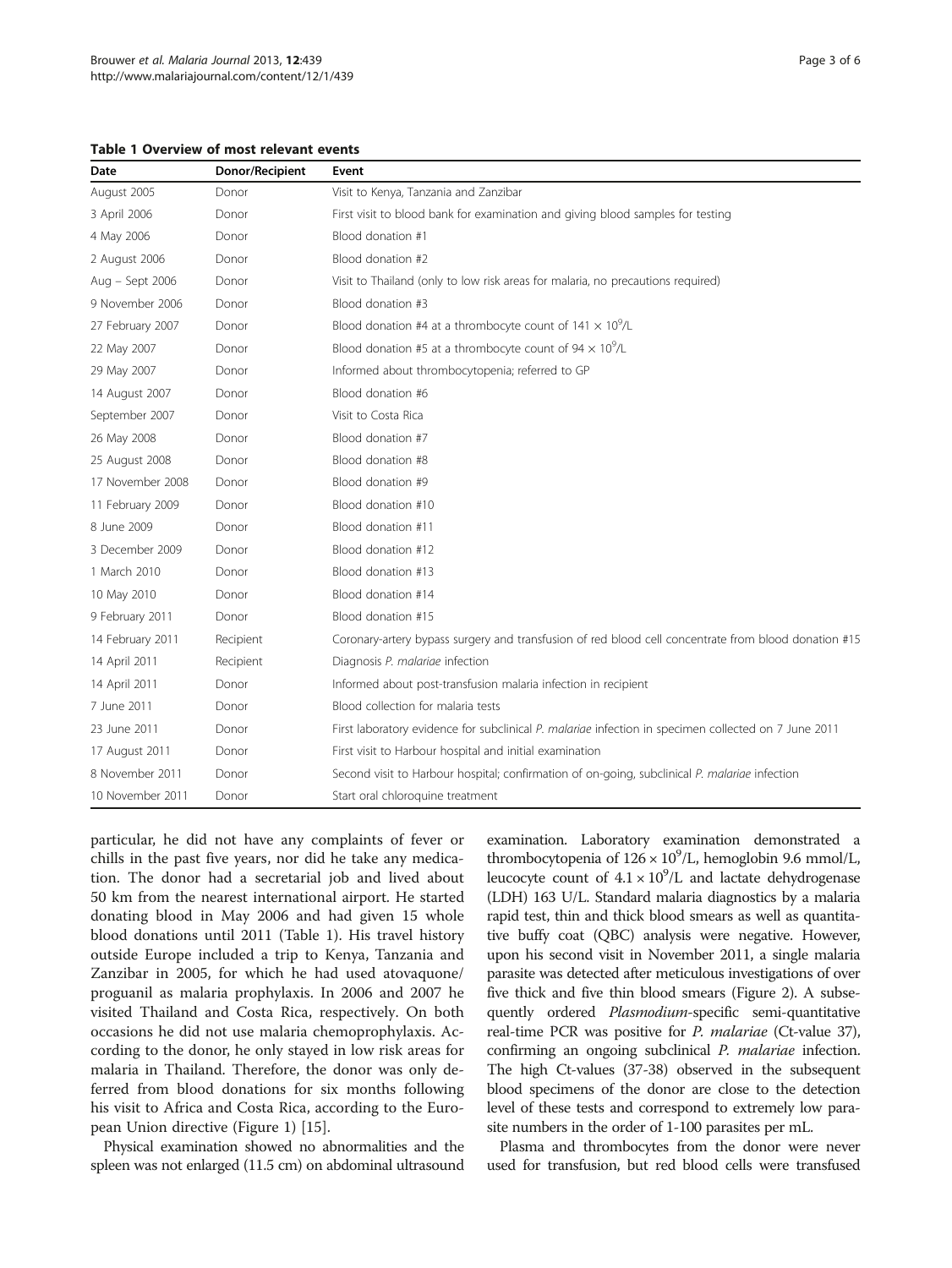<span id="page-3-0"></span>

| Collection<br>date  | Laboratory test                                                                                             | Result                                     | Specimen              |
|---------------------|-------------------------------------------------------------------------------------------------------------|--------------------------------------------|-----------------------|
| 27 February<br>2007 | Thrombocyte count                                                                                           | $141 \times 10^{9}$ /L                     | Fresh blood           |
| 22 May 2007         | Thrombocyte count                                                                                           | $94 \times 10^{9}$ /L                      | Fresh blood           |
| 9 February<br>2011  | Plasmodium species PCR *                                                                                    | Negative                                   | Stored plasma         |
|                     | Malaria serology by ELISA *                                                                                 | Negative (0.36, cut off $<1.0$ )           | Stored plasma         |
|                     | Malaria serology by immunofluorescence assay (IFA) *                                                        | Positive (1:40, cut-off <1:40)             | Stored plasma         |
| 7 June 2011         | Plasmodium genus PCR                                                                                        | Positive for Plasmodium spp.               | EDTA-blood            |
|                     | Malaria serology by immunofluorescence assay (IFA)                                                          | Positive (1:160, cut-off <1:40)            | Serum                 |
|                     | Plasmodium species PCR                                                                                      | Positive for P. malariae                   | EDTA-blood            |
| 17 August<br>2011   | Thrombocyte count                                                                                           | $126 \times 10^{9}$ /l                     | Fresh blood           |
|                     | Thick blood smear, QBC, malaria antigen test                                                                | Negative                                   | Fresh blood           |
| 8 November<br>2011  | Thrombocyte count                                                                                           | $128 \times 10^{9}$ /l                     | Fresh blood           |
|                     | QBC, malaria antigen test, thin blood smear, malaria serology (ELISA)                                       | Negative                                   | Fresh blood           |
|                     | Thick blood smear                                                                                           | One structure suspected for P.<br>malariae | Fresh blood           |
|                     | Plasmodium species PCR                                                                                      | Positive for P. malariae                   | Fresh blood           |
|                     | Plasmodium species PCR                                                                                      | Positive for P. malariae                   | Bone marrow<br>biopsy |
|                     | Leishmania spp. PCR                                                                                         | Negative                                   | Bone marrow<br>biopsy |
| 26 November<br>2011 | Thrombocyte count                                                                                           | $144 \times 10^{9}$ /L                     | Fresh blood           |
| 1 December<br>2011  | Thrombocyte count                                                                                           | $157 \times 10^{9}$ /I                     | Fresh blood           |
| 12 July 2012        | Thrombocyte count                                                                                           | $139 \times 10^{9}$ /I                     | Fresh blood           |
|                     | Thick and thin blood smears, QBC, malaria antigen test, malaria serology (ELISA),<br>Plasmodium species PCR | Negative                                   | Fresh blood           |
| 6 March 2013        | Thrombocyte count                                                                                           | $209 \times 10^{9}$ /I                     | Fresh blood           |
|                     | Thick and thin blood smears, QBC, malaria antigen test, malaria serology (ELISA),<br>Plasmodium species PCR | Negative                                   | Fresh blood           |

The tests were performed in the following laboratories: Diagnostic Services, Sanquin Blood Supply Foundation, Amsterdam (2007 and malaria serology by ELISA first half 2011); Dept. Medical Microbiology, University Medical Centre St Radboud, Nijmegen, and/or Dept. Parasitology, Leiden University Medical Centre, Leiden (first half 2011); the Harbour Hospital Laboratory, Dept. Medical Microbiology and Infectious Diseases and Clinical Chemistry, Erasmus University Medical Centre and Harbour Hospital, Rotterdam (from August 2011 onwards). Tests marked by an \*indicate results of tests performed retrospectively in May to July 2011 on materials collected on 9 February 2011.

into 15 recipients. None of the other 14 recipients developed malaria symptoms after transfusion. When the lookback procedure was performed, already 11 recipients had died of reasons other than malaria. The remaining three recipients were invited for a thorough malaria screening. One recipient was tested negative for malaria by both serology and real-time PCR. The two other recipients had no clinical signs of malaria and declined the invitation.

In retrospect, laboratory screening by the blood bank upon application of the donor to volunteer for platelet donations by aphaeresis, already revealed an unexplained thrombocytopenia  $(94 \times 10^9$ /L) in February and May 2007. The blood bank staff then advised the donor to consult his general practitioner. To exclude other causes of thrombocytopenia apart from malaria, bone marrow morphology was examined, which demonstrated no abnormalities. In addition, no platelet antibodies were detected and the donor had normal thrombopoietin levels (13 E/mL;  $n = 4-32$ ). All results together with the longstanding thrombocytopenia and travel history demonstrated that the donor must have had a subclinical P. malariae infection for at least four years and that the infection was most probably acquired during his travel through Kenya, Tanzania and Zanzibar in 2005 or during his visit to Thailand in 2006. He was treated orally with chloroquine 600 mg followed by a dose of 300 mg after six, 24 and 48 hours, respectively. On follow-up, his platelet count quickly normalized (Figure [2](#page-4-0)) and all malaria tests (thick and thin blood smears, QBC, malaria rapid tests, PCR, and serology) turned negative (Table 2).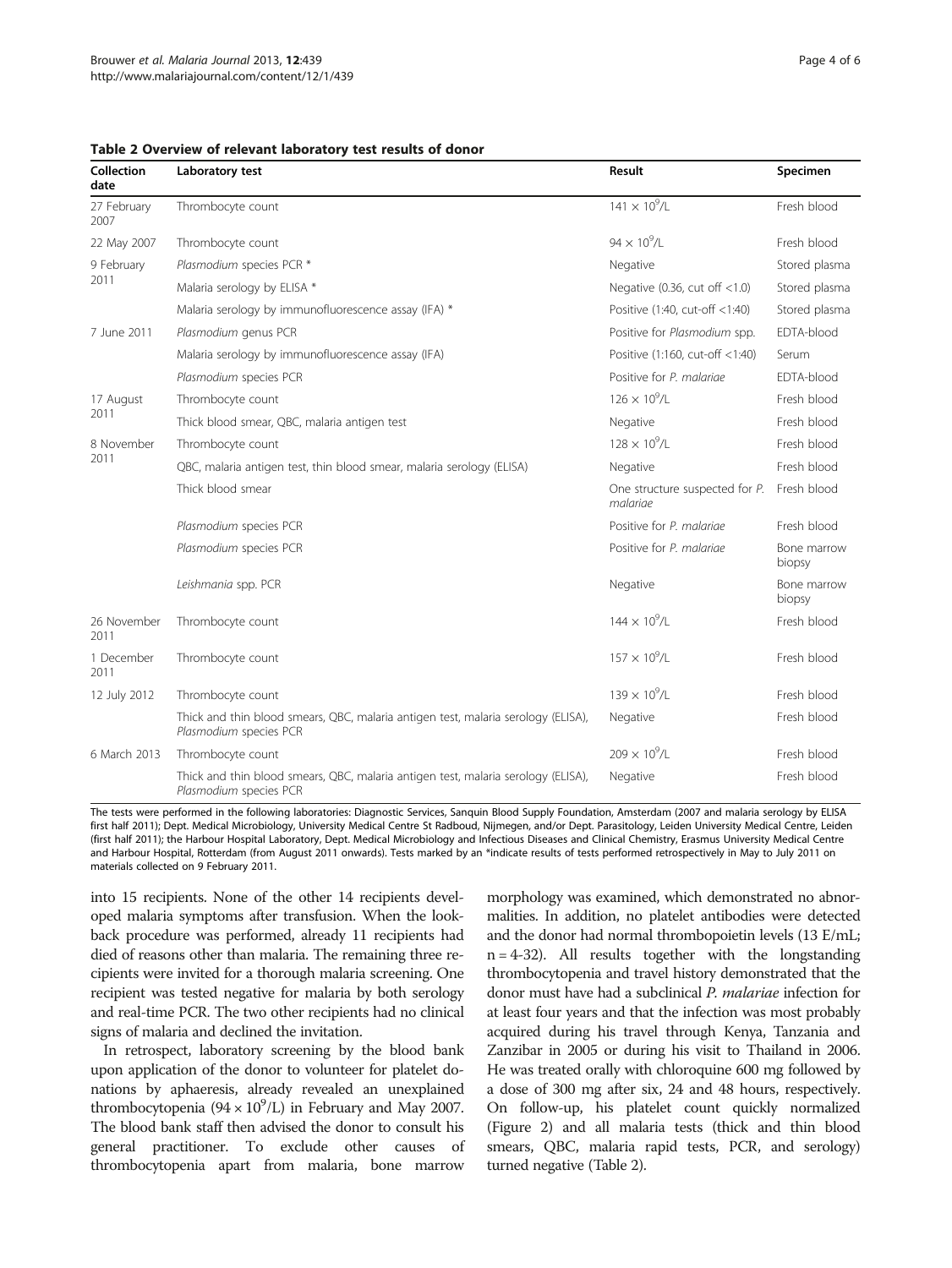<span id="page-4-0"></span>

## **Discussion**

This case of TTM is remarkable, not only for being the first TTM case in the Netherlands in 43 years [\[16\]](#page-5-0), but also because the donor was a non-immune traveller from a non-endemic country who never suffered from malaria and was without any symptoms for at least four years after acquisition of the P. malariae infection. Parasite counts in P. malariae are usually low, due to the low number of merozoites produced per asexual cycle in the erythrocyte, the slow replication cycle of 72 hours in erythrocytes and the preference of the parasite to develop in older erythrocytes. These factors usually allow for earlier development of immunity by the human host if left untreated. Blood stage P. malariae can persist for extremely long periods, often, it is believed, for the life of the human host [[17\]](#page-5-0). Although subclinical malaria is



with a structure suspected for a malaria parasite.

relatively common in endemic countries [\[18](#page-5-0)], asymptomatic P. malariae infections in non-immune travellers are probably very rare, as reports of experimental P. malariae infections for the treatment of neurosyphilis patients between 1940 and 1963 recorded only a single patient without fever out of 69 infected patients [\[17,19](#page-5-0)].

Thrombocytopenia is a common feature of malaria, occurring in 24-93% of cases of acute disease [\[20,21](#page-5-0)]. In asymptomatic Plasmodium spp. carriers thrombocyte numbers are unknown, although one paper from Nigeria showed that asymptomatic carriers of *Plasmodium* spp. had a moderately lower platelet count than nonparasitaemic subjects [[22\]](#page-5-0). The only abnormality in the donor in this case was a thrombocytopenia that was first observed in May 2007 and persisted until the malaria infection was cleared by chloroquine treatment. This now suggests that thrombocytopenia may be an indicator for asymptomatic infections by Plasmodium species other than P. falciparum as well. Further studies are needed to determine whether, and to what extent, this finding holds true in a larger group of asymptomatic carriers of Plasmodium spp.

For asymptomatic visitors to malaria-endemic areas, other than ex-residents and individuals with a history of malaria infection, the European Union directive for technical requirements for blood and blood components states that they shall be excluded from blood donation for six months after leaving the endemic area [\[15\]](#page-5-0). The donor in this case was qualified to donate blood according with the provisions of this directive (Table [1\)](#page-2-0). This illustrates that a donor deferral policy based on geographic-risks reduces the risks of TTM, but cannot prevent incidents from occurring. It is noteworthy that the most commonly used serological test for screening donors for IgG antibodies to Plasmodium